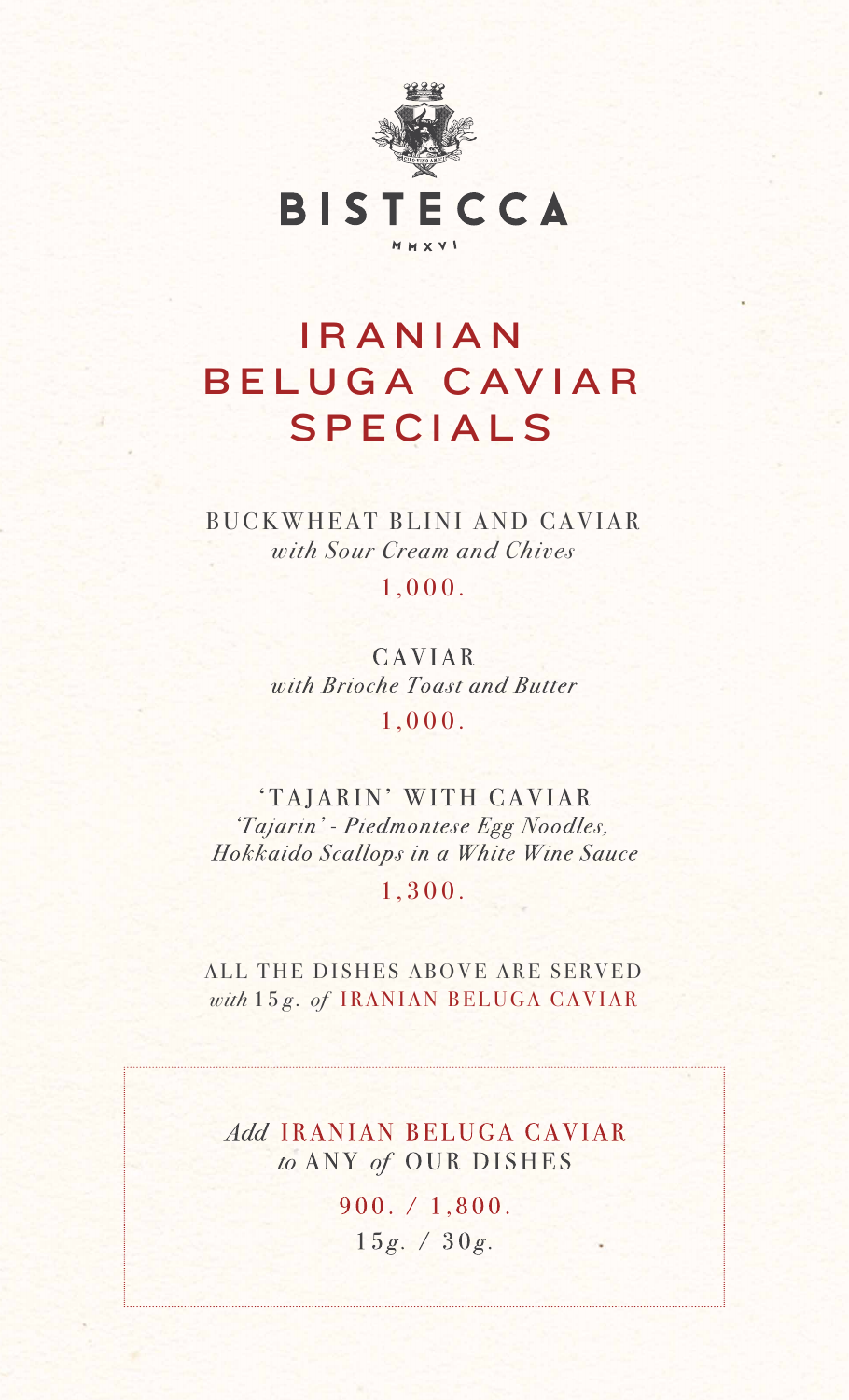

#### APPETIZERS

| PANCETTA-WRAPPED HOKKAIDO SCALLOPS                                       |  |
|--------------------------------------------------------------------------|--|
| PAN-FRIED GOOSE LIVER<br>with Toasted Ciabatta, Semi-Dried Muscat Grapes |  |
| PRIME STEAK TARTARE                                                      |  |
| <b>KALE SALAD</b><br>with Feta Cheese, Kalamata Olives, Orange,          |  |
| BOURBON FLAMBÉED BRIE CHEESE                                             |  |

GOOSE LIVER RAVIOLI with Parmigiano Cream Sauce and White Truffle Oil 310.

| BISTECCA CAESAR SALAD                                         |  |
|---------------------------------------------------------------|--|
| with 24 Month Old Parmigiano Reggiano,                        |  |
|                                                               |  |
| · WAGYU BEEF CARPACCIO                                        |  |
| with Porcini Mushrooms, Walnut,                               |  |
| 24 Month Old Parmigiano Reggiano and Gorgonzola  180.         |  |
| $\bullet$ BURRATA (125g.)<br>served with Tomatoes and Arugula |  |

#### CHARCUTERIE

| CURED IBERICO RESERVA |  |
|-----------------------|--|
|                       |  |
|                       |  |
|                       |  |

### FONTINA FONDUE

SERVED *o n* HEATED POT *with* FOCACCIA

1,150.

#### PASTA

SPAGHETTI AGLIO *e* OLIO *with Hokkaido Scallops* 210.

HOMEMADE TAGLIATELLE *with Wagyu Beef Bolognese* 185.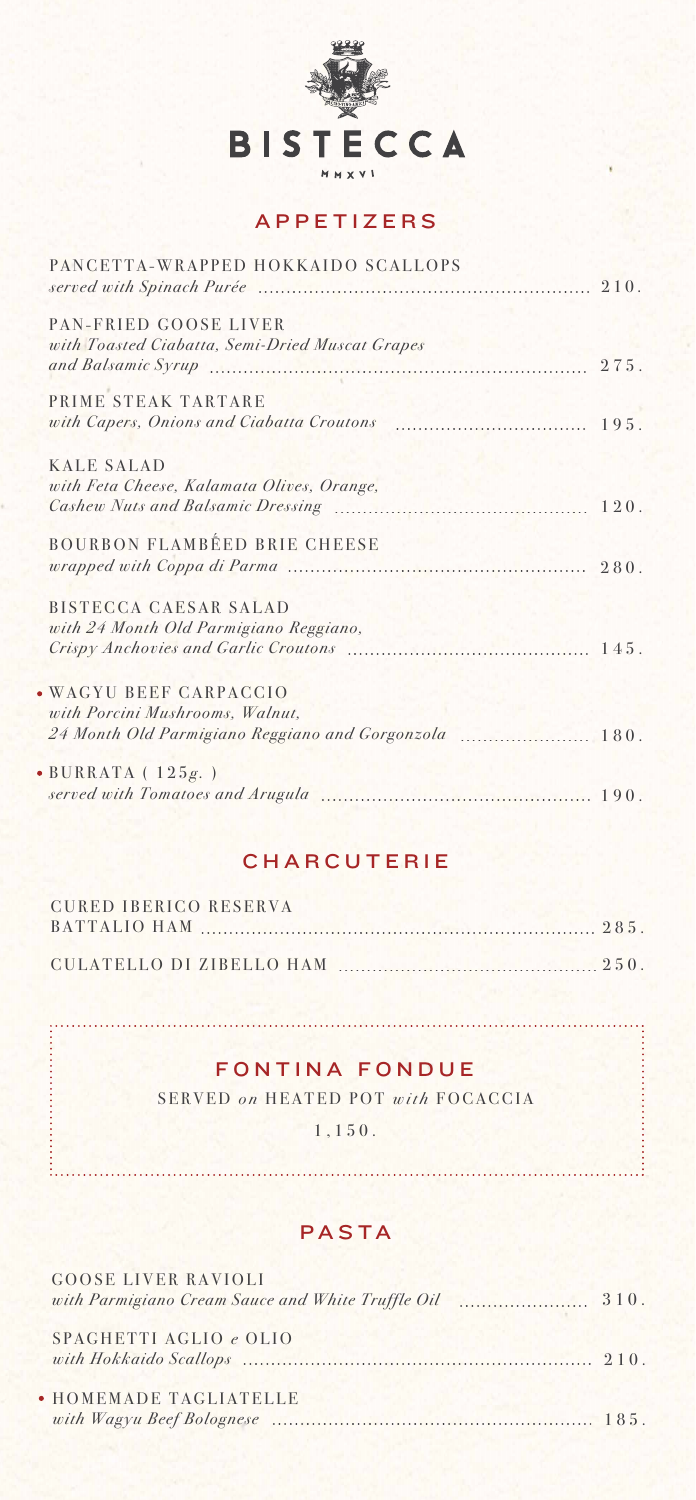## PRIME STEAK SELECTION

The FOLLOWING SELECTION of PRIME MEATS has been CAREFULLY SELECTED by our EXECUTIVE CHEF LUCA PEZZERA and SPECIALLY FLOWN IN while CHILLED, NEVER FROZEN.

## AUSTRALIAN BLACK ANGUS

## IBERICO PORK

SIGNATURE BISTECCA FIORENTINA ( 1 *k g* .) DRY-AGED *for* 45 DAYS 2, 2,500.

NEW YORK STRIPLOIN ( 300 *g.* ) 695.

## AUSTRALIAN WAGYU GRADE 5

RIB-EYE ( 500 *g.* ) 1,350.

#### USDA PRIME BEEF

| RIB-EYE (300g.) |  |
|-----------------|--|
|                 |  |